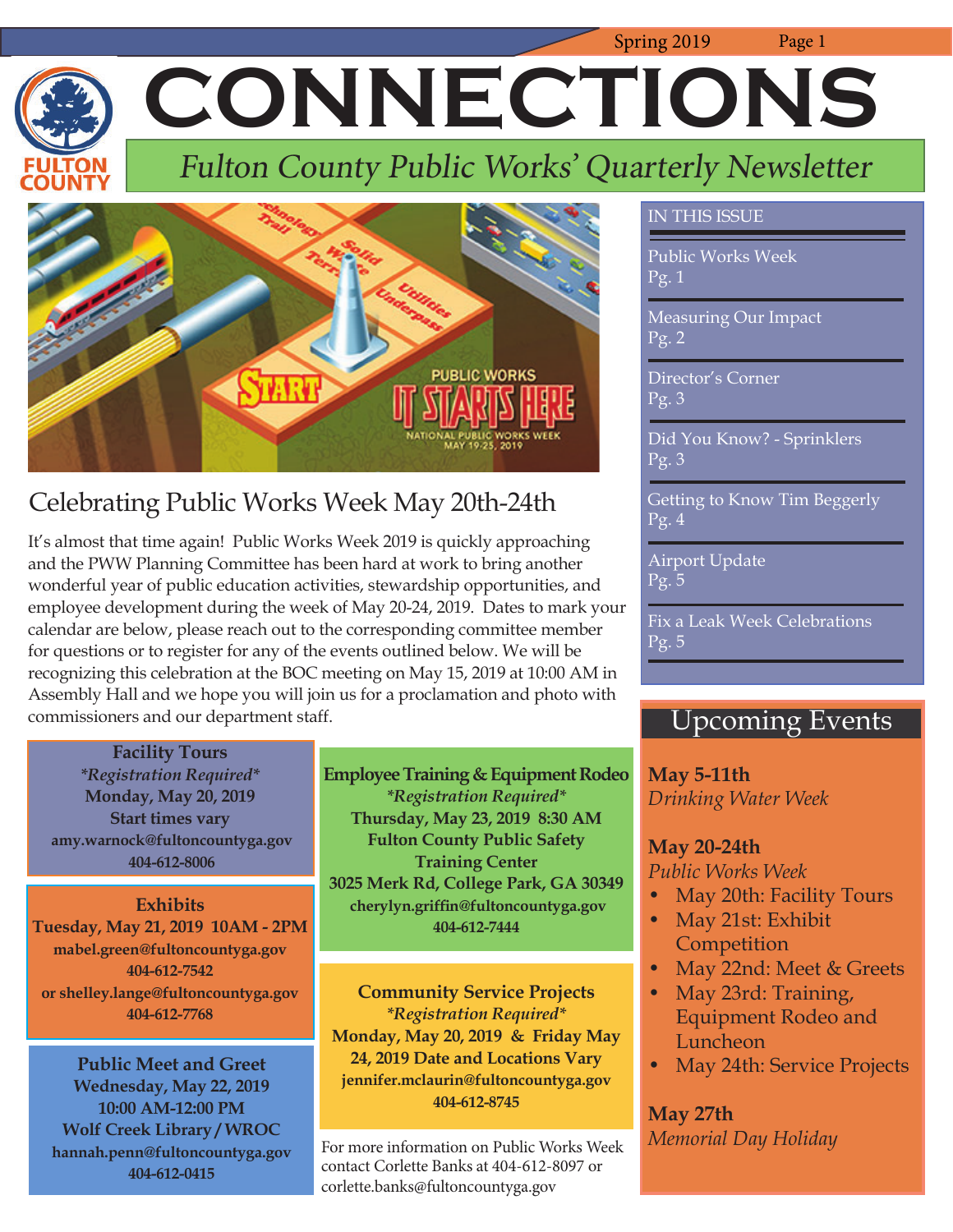|                                                                                                                                  | Spring 2019                                   | Page 2                        |
|----------------------------------------------------------------------------------------------------------------------------------|-----------------------------------------------|-------------------------------|
|                                                                                                                                  | <b>Welcome New Employees!</b>                 |                               |
|                                                                                                                                  | Angela Warrior                                | Accountant II                 |
|                                                                                                                                  | <b>Beverly Simmons</b>                        | Administrative Specialist     |
|                                                                                                                                  | Zachary Bland                                 | Maintenance Worker, Senior    |
| Measuring Our Impact                                                                                                             | Dwight Fulton                                 | Professional Engineer         |
| By: Shelley Lange                                                                                                                | Cory Kalle                                    | <b>Utility Locate Tech</b>    |
|                                                                                                                                  | Shamakia Stephens                             | <b>Utility Locate Tech</b>    |
| Each of the Public Works Divisions has a plan to support their<br>individual mission statement that inevitably involves numbers. | Katreina Thomas                               | Administrative Coordinator II |
| We are always striving to "up our numbers." But I submit                                                                         | <b>Promotions</b>                             |                               |
| another use for those numbers that can't be as easily measured                                                                   | Adriana Bustillos                             | Engineer Administrator        |
| as those numbers themselves - IMPACT!                                                                                            | Markiese Bridgeman                            | Water System Tech             |
| The Water/Sewer Customer Service Survey numbers always                                                                           | Kerry Davis                                   | Crew Supervisor, Senior       |
| stay above 92% - our field crews are great in an area that is                                                                    | Taryn Edwards                                 | Microbiologist                |
| hard to please! We live our lives by numbers - our one-time                                                                      | Craig Daniels                                 | Crew Supervisor, Senior       |
| bonus this year was based on all the numbers from all the                                                                        | William Wilson                                | Crew Supervisor, Senior       |
| departments!                                                                                                                     | George Byroo                                  | Crew Supervisor, Senior       |
| While PEO was busy "beating our 2018 numbers" we                                                                                 | Darryl Clackum                                | Water System Tech             |
| discovered a very subtle but hugely important impact                                                                             | Retirees-Thank you for your years of service! |                               |
| that directly supports our unique mission of good water                                                                          | Kathy Long                                    | 16 Years                      |
| stewardship, but is hard to measure. We are now seeing 2018                                                                      | Dianne Sainte-Elie                            | 25 Years                      |
| students that have not only retained past water education but                                                                    |                                               |                               |

that we are now reaping the benefits of hard work because we continue to strive to "beat our numbers" - with Corlette (affectionately) cracking the whip at our heels!

also demand more exciting water education this year. I submit George Gronroos 21 Years

Every day Public Works strives to make our numbers – we work hard for the numbers (sorry, Donna Summer). But I hope we consider flipping the script and make those numbers work hard for us for a change. Those rising numbers give us an opportunity to "up the content of our message" each time we touch a water/sewer customer, and subsequently we can "up the impact" of our individual and collective mission statements in PW. Those numbers are only a vehicle for the meaningful impact we have on our clients that we often find hard to measure. I am on a mission to find a different yardstick because Public Works can benefit from other forms of measurement apart from just those plain ole' boring numbers!



# Drinking Water Service Lookup Application *By: Usha Pokharel*

Public Works GIS (IT) team has recently launched a new water service lookup application for residents in the drinking water service area of Fulton County. This application allows users to view a connection to Fulton County's drinking water services is available for their location. You can type in an address (example: 11575 Maxwell Rd) in the search box, and hit enter to see the pop up message that reports if your address is within the service area. You can find this application at Fulton County GIS Portal or you can simply click on the link below to access it. https://tinyurl.com/wslookup

GIS at Fulton County is a collaborative effort aimed at supporting all departments by providing geospatial knowledge and tools designed to deliver quality service. For the list of applications that are available to public, please visit Fulton County GIS portal website at http://gisdata.fultoncountyga.gov/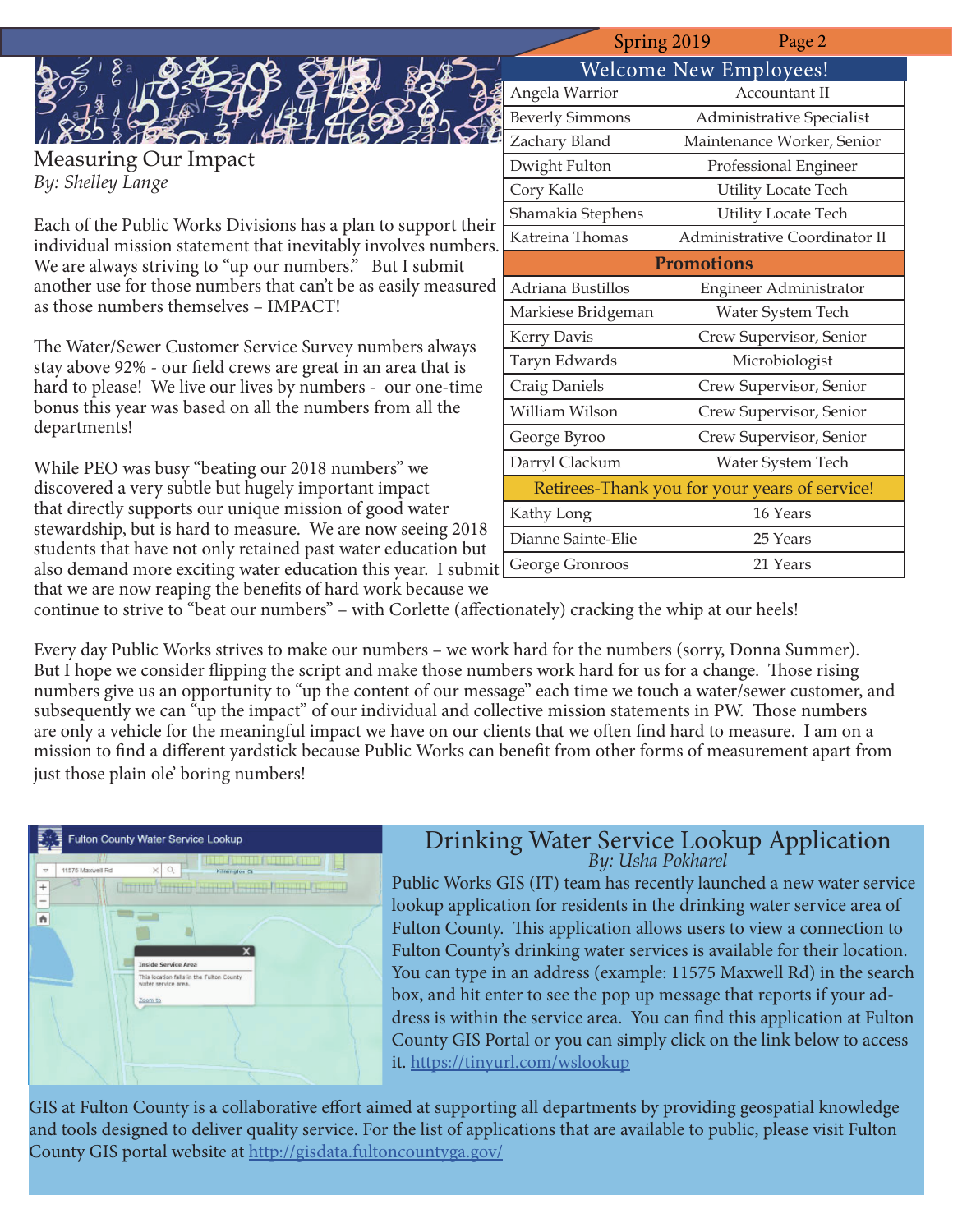## *Director's Corner*

### *By: David Clark*

Although Earth Day is celebrated just once a year on April 22nd, I hope that all of us embrace it's theme of environmental protection 365 days a year.

The activity of Public Works impacts the environment more than any other department within Fulton County. Typically, Public Works is recognized as a leader in environmental management and protection. However, Fulton County was in the news in early 2019 for a number of major sewage spills that impacted the health of the Chattahoochee River, Camp Creek, and Morning Creek.



Although these spills were caused by conditions outside of our direct control, their occurrence is giving Public Works the chance to reassess the overall management of the infrastructure we are charge with maintaining.

Recently, staff members have walked miles of sewer lines through the woods and along creeks and rivers looking for existing problems and we have already made an impact in fixing a number of problem areas that contributed to these spills. Staff will continue increased efforts like this throughout 2019. Additionally, contractors will be lining pipes and manholes that are frequently flooded with stormwater during heaving rain events to prevent surface water from entering our collection systems. Finally, staff will be working with contractors in performing video surveys using closed circuit television of major pipe systems in both the North and South Fulton areas to identify possible future failure locations. These efforts are certainly aimed to minimize future spills into our waterways.

Whereas these efforts are principally focused on elements of our sanitary sewer collection system, there are things that we work with every day that is directly related to the environment. Therefore, I challenge all of us to put the environment first in how we address and tackle every problem that we solve.

As part of the upcoming Public Works Week, there will be three opportunities to put our environment first. During the week of May 20th, we will be continuing our Manhole Art Project in Roswell, doing a right-of-way clean-up along Cochran Road, and a garden cleanup in the Blue Heron Nature Preserve. Each of these projects will allow Public Works to improve the environments that we share with the community. Therefore, please strongly consider volunteering at one of these locations during Public Works Week.



### **Spruce Up Your Sprinkler System!**

Automatic sprinkler systems are prone to damage throughout the year. Pipes can freeze, and sprinkler heads can be damaged by lawn mowers or other tools, by erosion from heavy rains, or by pests. Before you start running your irrigation system, it's important to run a checkup to make sure you aren't wasting water, and you don't get a surprise in your next bill!

- Inspect your system for clogged, broken, or missing sprinkler heads.
- Connect any loose pipes or hoses to prevent leakage.
- Direct sprinkler heads only towards your landscape not pavement.
- Select a WaterSense labeled irrigation controller to help you take control of your outdoor water use.

Learn more about sprucing up your sprinklers at: https://www.epa.gov/watersense/watering-tips

### **Important Contacts for Employees**

For payroll, leave, or overtime questions: **Cherylyn Griffin** 404.612.7444

For direct deposit, credit union, MARTA, or tax questions:

**Maxine Wright** 404.612.7724

For 457b questions:

**Tomekia Mance** 404.612.7668

For 401a questions: Mass Mutual 800.743.5274

For pension (old plan) questions: Finance Department 404.612.7600

For employee benefits questions: Finance Department 404.612.7605

For ADA questions: **Nadine Oka** 404.612.7390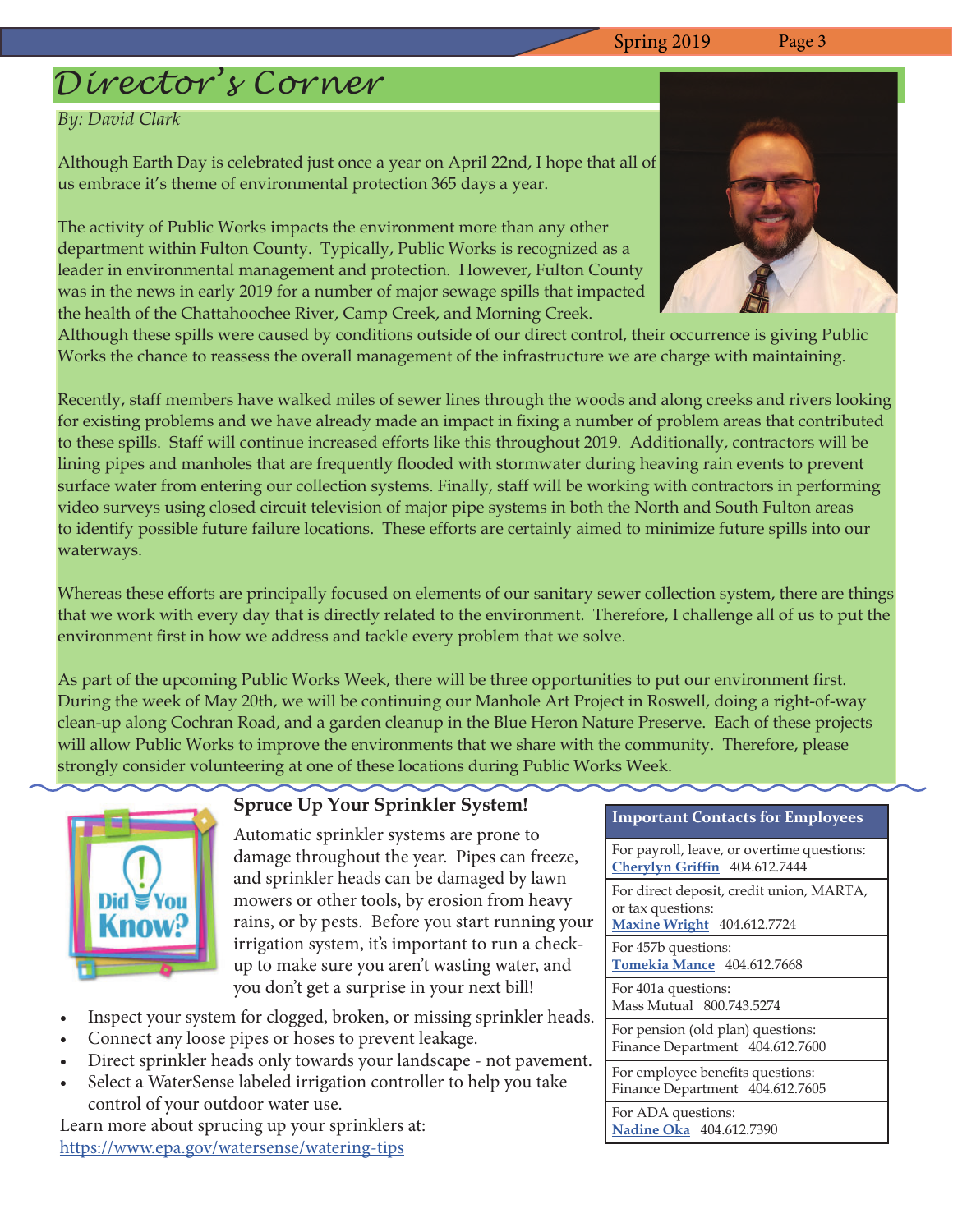### GAWP Spring Conference & Expo *Columbus, GA April 23-24, 2019*

The Public Education and Outreach (PEO) team of Fulton County Public Works was recently recognized as a Comprehensive Education Program of Excellence by the Georgia Association of Water Professionals (GAWP). The award was presented by the GAWP Public Education Committee at the GAWP Spring Conference awards luncheon on Tuesday, April 23, 2019.

The Education Program of Excellence Award is presented to utilites that demonstrate excellence in water, wastewater, or watershed education. The judging involves rigorous criteria in all aspects of public education, from publications



and media to school programs and citizen outreach. Fulton County's PEO team was recognized for having achieved program excellence in the Water and Wastewater categories for the 2017-18 program year. Thank you to all Public Works employees who have helped us with our programs and events. Without the help of our colleagues, many of these programs would not be possible.

Fulton County facilities were also recognized in the awards program for several awards. A Drinking Water Platinum Award recognized the Tom Lowe Atlanta-Fulton Water Treatment Plant. Big Creek Wastewater Reclamation Facility was awarded the Wastewater Facility Gold Award. Several facilities received recognition in the category of Wastewater Facility Platinum Awards: Camp Creek Wastewater Reclamation Facility, Johns Creek Environmental Campus Wastewater Reclamation Facility, Johns Creek Environmental Campus Land Application System, Little Bear Wastewater Reclamation Facility, Little River Wastewater Reclamation Facility, and Little River Land Application System.

## Getting to Know: Tim Beggerly, FC Airport Manager

We recently had the chance to get to know Tim Beggerly, Fulton County's new airport manager, and ask him a few questions:

1. What is your previous work experience that brings you to our Public Works team?

"I have experience working for several airports such as Peachtree DeKalb, Valdosta, St Simons Island, and Athens-Ben Epps. Working at smaller airports allows one the opportunity to experience all aspects of working in airport operations. I have worked with flight line services, airfield maintenance, aircraft maintenance, I am a certified airport firefighter and EMT, but most of my time has been in airport management. My time with Athens Airport was 30+ years, with the last 25 as Airport Director."

2. What are some of your goals for Fulton County's Airport-Brown Field?

"My plan is to first develop and implement a 20 year Airport Master Plan. This plan will guide the upgrades/ repairs to the facility, including capital improvement projects and a financial plan. Some of the projects we foresee are runway/taxiway lighting replacement, new administration/economic development terminal, renovated fire station and new fire rescue equipment, and land development in order to allow for additional aircraft parking and hangar expansion."

3. What are some of your favorite hobbies or interests outside of work?

"My newest and most favorite interest is spending time with my new grandson Jack. I also enjoy playing golf, riding my motorcycle, and flying drones."

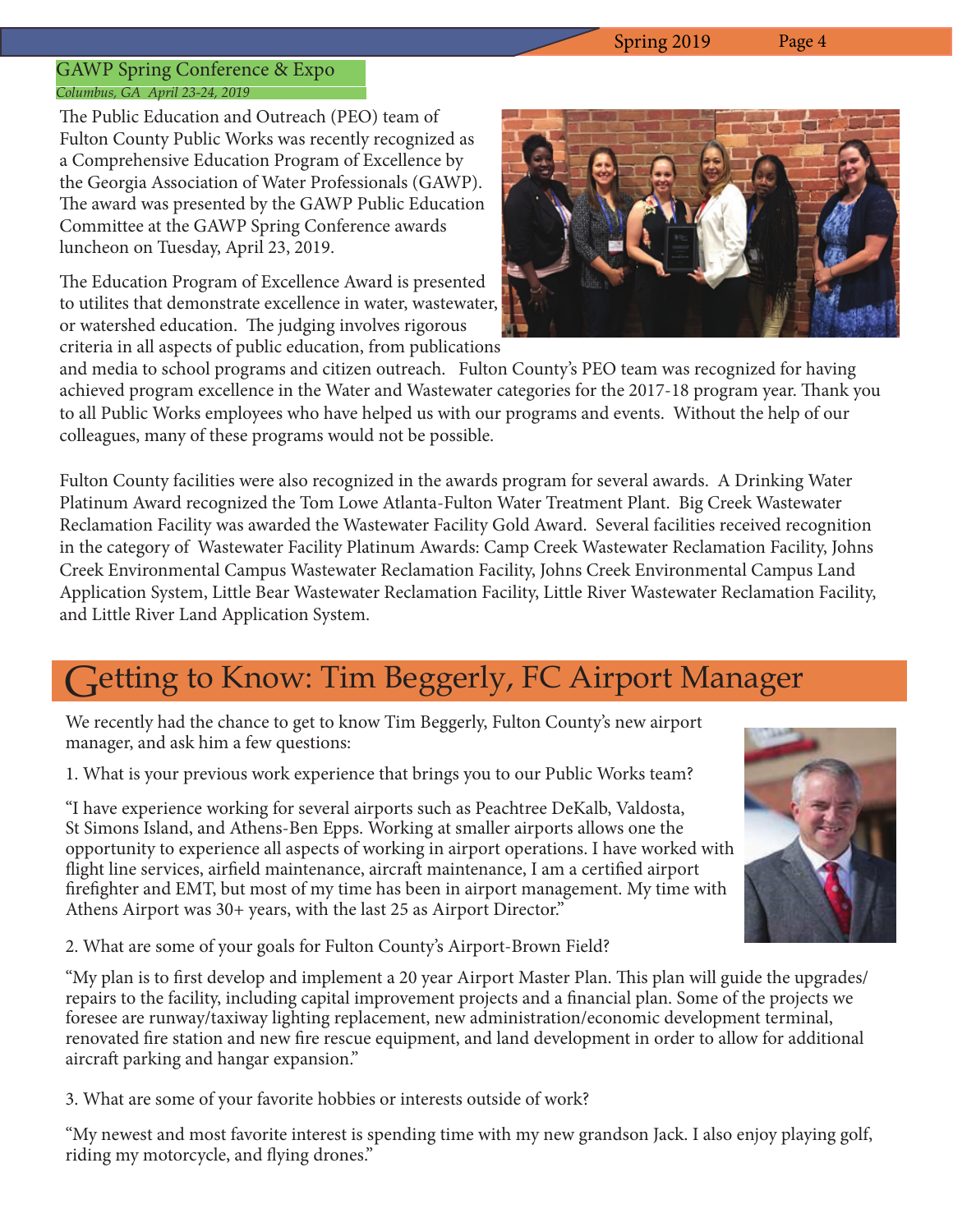## Fulton County Celebrates EPA WaterSense Fix a Leak Week

### *By: Gwen Brinkley*

As a WaterSense partner, Fulton County joined EPA EPA in the annual Fix a Leak Week campaign March 18-24, 2019



to promote water conservation, save money, and fix common household leaks. Small leaks can add up to gallons wasted every day. In fact, the average household leaks more than 10,000 gallons of water per year! Many household leaks are quick to find and easy to fix. Worn toilet flappers, dripping faucets, and leaking showerheads are all easy to correct and can save on your water bill.

During Fix a Leak Week, the Public Education and Outreach group set up educational displays throughout the county to raise awareness and encourage our residents to be leak detectives. Joining us to demonstrate how the fixtures work was Wadell Prothro, Plumbing Supervisor in the Department of Real Estate and Asset Management. Our display included a WaterSense toilet and residents were able to see firsthand how to make adjustments or, when necessary, replace old plumbing fixtures.

We also gave away pause showerheads, aerators, dye tablets, hose nozzles, and a checklist for chasing down leaks to encourage stewardship of our water resources in Fulton County. We enjoy helping our residents become leak detectives, not just during Fix a Leak Week, but throughout the year.

| <b>Public Works by the Numbers</b><br>March 2019 |               |                                       |  |
|--------------------------------------------------|---------------|---------------------------------------|--|
|                                                  | 674.15        | Total Water Distributed (MG)          |  |
|                                                  | 9.43%         | Non-revenue Water (annualized)        |  |
|                                                  | 20            | Meters Replaced                       |  |
|                                                  | 1,676.30      | Total Wastewater Treated (MG)         |  |
|                                                  | 15.10         | Sewer Easement Cleared (acres)        |  |
|                                                  | 121           | Water and Sewer Permits Processed     |  |
| <b>Water Resources</b>                           | $\mathcal{P}$ | Sewer Overflow >10,000 Gal<br>YTD(14) |  |
|                                                  | 6             | Sewer Overflow <10,000 Gal<br>YTD(13) |  |
|                                                  | 650           | Citizens Reached by PEO staff         |  |

## Fulton County Aiport Brown Field Update



### *By: Tim Beggerly*

Since our last update, things continue to ramp up here at Charlie Brown Field (FTY). The approach lighting system has been installed, commissioned by the FAA, and is in use at this time. The taxiway J and K relocation project was started in the fall of 2018. Relentless rain and cold pushed the completion date to May 2019. The airport has several other ongoing projects that may not be as flashy, but are no less important for safe airport operations. Several areas of vegetative obstructions are being cleared to improve control tower visibility and maintain approach zones, and an economic impact study and airport visioning plan are being conducted. Electrical upgrades are being made to runway signage and the rotating beacon, and funding is being requested to construct a taxiway system to the newly developed North Terminal Area.

The Super Bowl brought many visitors to Atlanta and many of them arrived via private aircraft. During the week of the Super Bowl, the airport was part of a reservation system instituted by the FAA in order to manage the large influx of aircraft to this area. FTY worked 500 aircraft reservations and parked 100 aircraft the day of the game. In order to park such a large influx of large private aircraft, the airport closed one runway and taxiway for additional parking space. Assisting the airport with SB53 was FC Fire Rescue, FC Police, FC Public Works, TSA, NTSB, Air Traffic Control, airport businesses and tenants. We thank them for a job well done.